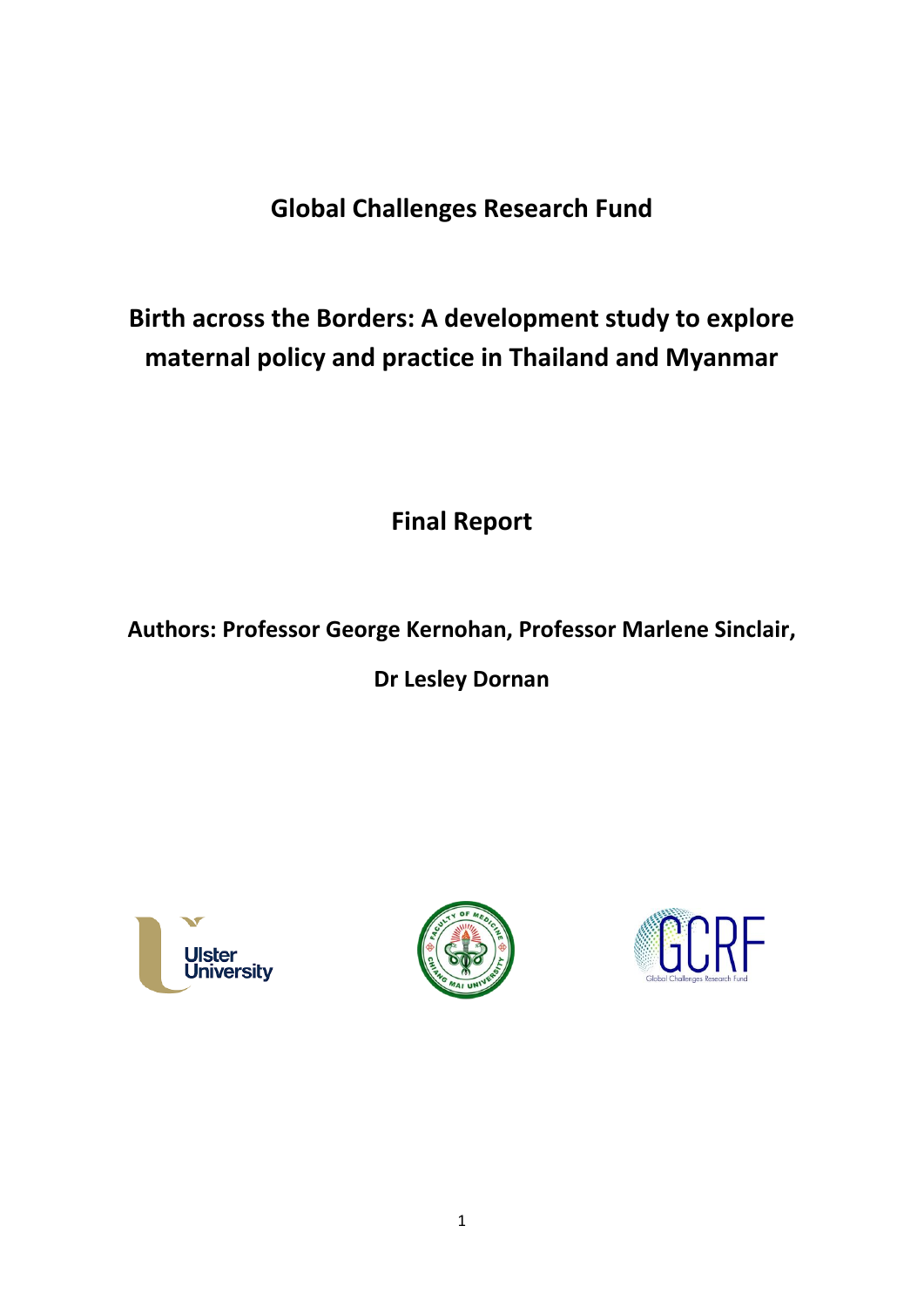#### **Introduction**

Maternal mortality remains a significant challenge in global health. Despite a decline of 44% in the global maternal mortality ratio from 385 deaths in 1990 to 216 deaths in 2015 this is less than half the annual rate required to meet the Millennium Development targets for 2015 (World Health Organisation 2015). Globally, low income and conflict affected countries remain at high risk of maternal mortality. South East Asia has a number of countries which have had significant ethnic conflict including Myanmar, which is in the early stages of recovery from ethnic conflict. Thailand, as a DAC list upper middle income country, has made significant progress in the development of its healthcare infrastructure, provision and medical curriculum development, resulting in a significant drop in maternal mortality. The aim of this study was to examine key areas of research, policy and practice to gain further understanding of the contextual challenges and progress of maternal mortality in South East Asia with a focus on Thailand and Myanmar. The work was conducted in three phases including:

- 1) Rapid appraisal of the literature to identify contextual causes of maternal mortality within conflict areas of Asia
- 2) A review and analysis of policies and practices in Thailand which affect maternal mortality
- 3) Identification of key stakeholders and development of partnerships between Ulster University, UK; Chiang Mai University, Thailand and research and training organisations in Myanmar

#### **Rapid Appraisal of Literature on Maternal Mortality in Conflict Areas**

**Aim:** To identify challenges and contextual causes of maternal mortality in conflict areas.

**Methods:** A researcher was contracted to complete a rapid appraisal of the literature related to maternal mortality and healthcare. Using a systematic search process, 4 databases were searched. Twenty six papers were identified of which ten were selected for assessment (See Figure 1). These included two observational studies, six cross sectional surveys with inclusion of population data, one cross sectional questionnaire and one ethnographic study. **Results:** A STROBE quality assessment tool was completed on all relevant articles with results ranging from high to poor quality. Emerging themes from the data included damage and neglect to health care services and infrastructure, reduced access to services and skilled care due to fear and conflict, distrust of authorities, increased polarisation and differential delivery of maternal healthcare between ethnic groups. Several of the studies highlighted an increased risk of poor maternal healthcare services and increased risk of maternal mortality due to trauma and disruption of every area of life as a consequence of war. A further theme was the impact to healthcare services due to the socio-economic, political and cultural dynamics of conflict which resulted in poor maternal health outcomes. **Conclusion:** The literature review showed a significantly higher risk of poor maternal health in low income countries experiencing or recovering from ethnic conflict. This in turn may lead to higher rates of maternal mortality.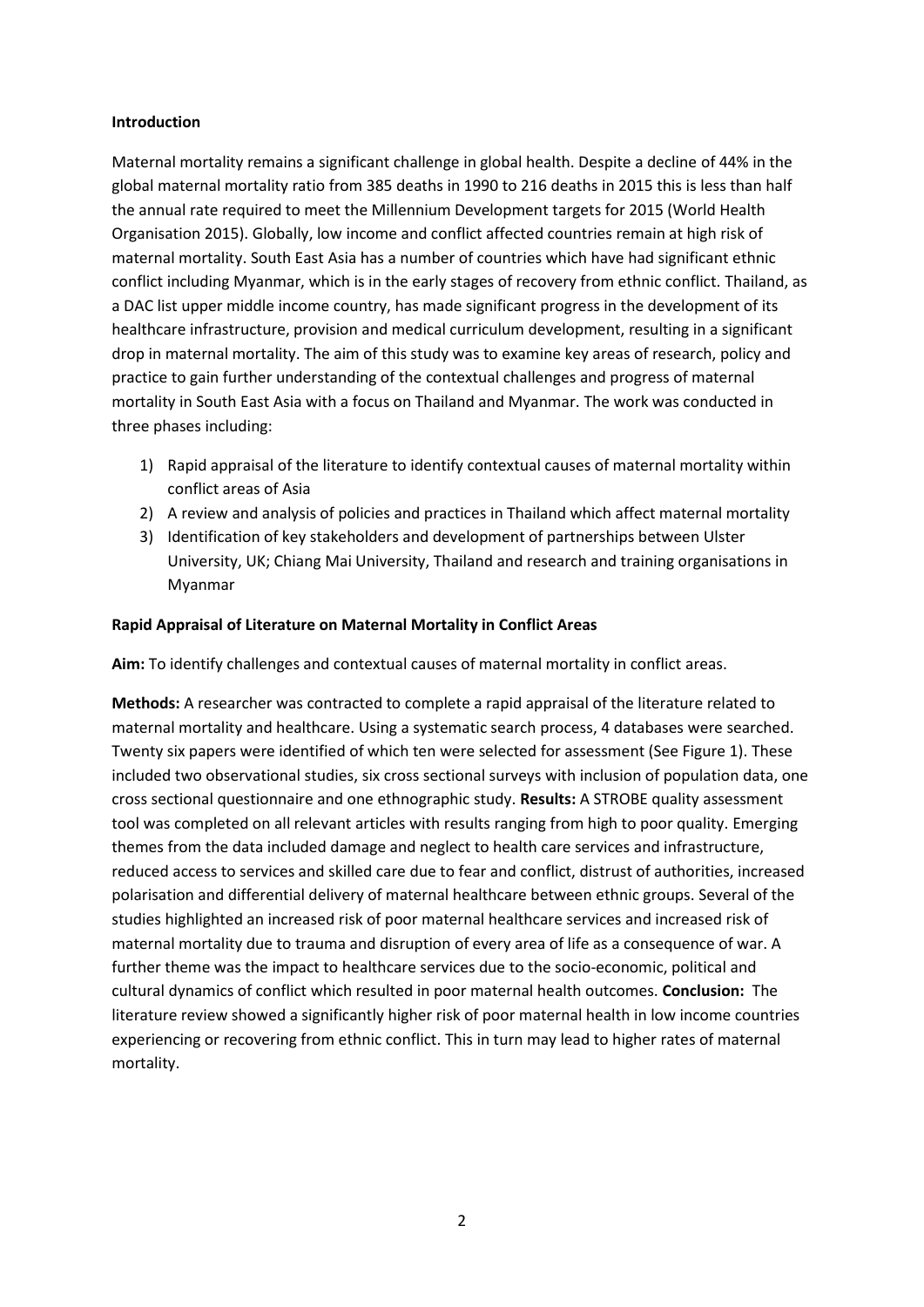#### **Figure 1: Rapid Appraisal Maternal Mortality and Conflict Results**

The focus of this rapid appraisal was on the literature available related to maternal health, maternal mortality and conflict. Studies published after 2000 were considered relevant due to the implementation of the Millennium Development Goals and Sustainable Development Goals.

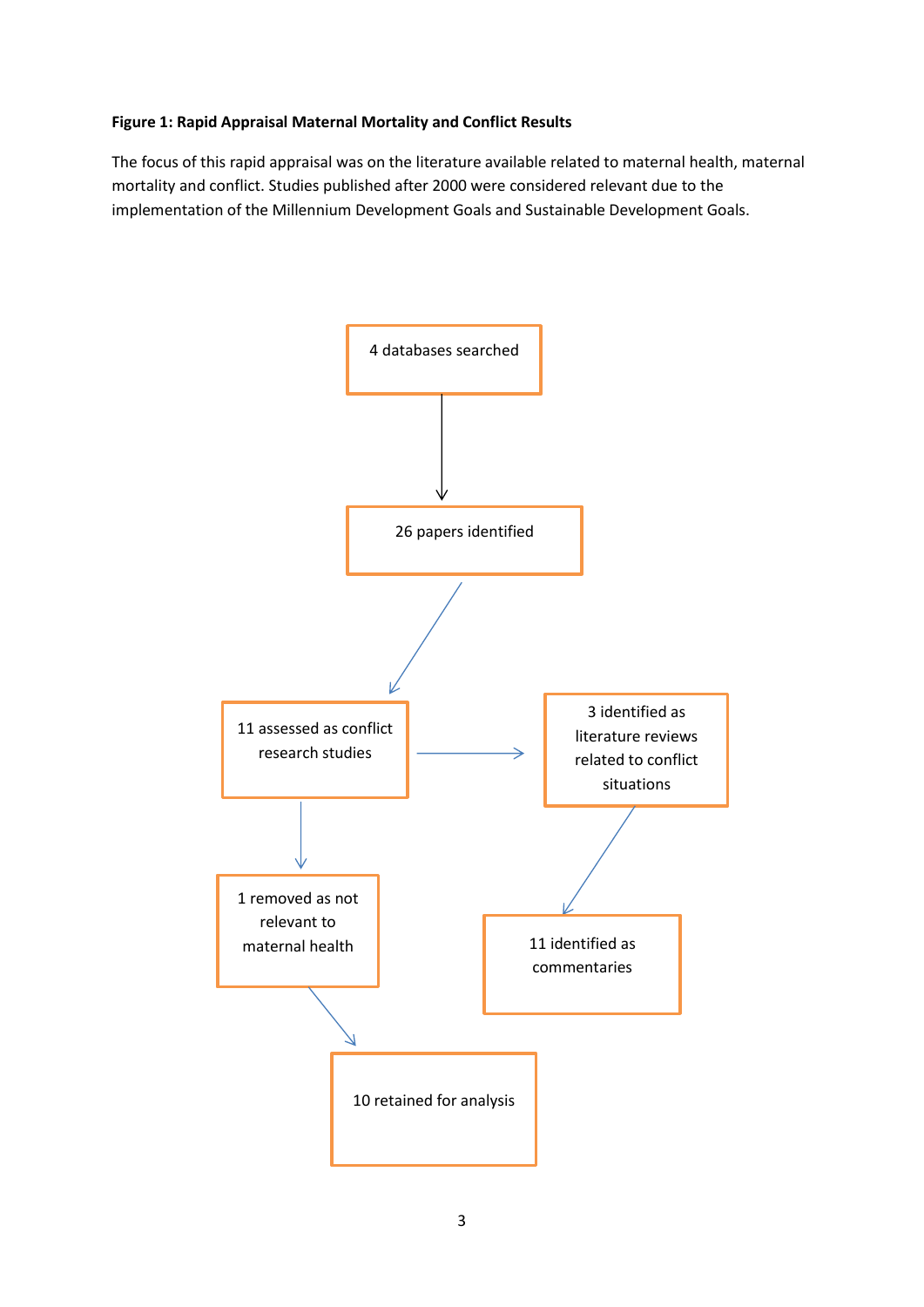#### **Review of Thai Maternal Health Policies**

**Aim:** To review Thai progress in maternal healthcare and identify transferable policies and practices to address the current maternal mortality rates in Myanmar. **Methods**: A UK researcher and two Thai researchers completed a review and analysis of global and local Thai policies and practices in maternal health care. Global and local Thai maternal mortality rates were obtained and analysed. International and maternal health policies were identified for transferable and relevant components. **Results:** International policies including the Safe Motherhood policy, Baby Friendly Initiative are part of the National Social and Economic Development Plans. National Key Performance Indicators related to maternal healthcare are implemented in Government and University hospitals through hospital policies and are monitored by the Ministry of Health. The introduction of the Universal Healthcare Service increased access to healthcare to all sections of the communities but challenges remain for marginalised ethnic groups in the North and South of the country as well as teenage mothers. To address this the Government implemented a policy focus on these identified marginalised groups to improve services. District and sub-districts of care are available but challenges to provide effective care exist for qualified staff in more remote areas of Thailand. Maternal health referrals are accessible from primary health care practitioners through to regional Government and University hospitals. Data related to maternal health and mortality is collected by the Ministry of Public Health through the government health system and household surveys. However, this does not include data from the private hospitals or individual clinics which exist outside the government system. **Conclusion:** The analysis of maternal policy and practices showed that Thailand has an effective healthcare system offering care to all sections of the community through the '30 baht' Universal Health Service.

#### **Birth across the Borders Action Research Workshop**

**Aim:** Action research workshop to identify current needs and form strategic partnerships.

**Results**: Through the GCRF funding a workshop was held to build international partnerships and capacity. Twelve participants from the Faculties of Nursing and Medicine, Chiang Mai University, University of Nursing, Yangon and Midwifery Schools in Myanmar, and the Faculty of Life and Health Sciences, Ulster University, attended a one-day workshop in Chiang Mai to discuss the risks and challenges related to maternal healthcare in Thailand and Myanmar. Challenges identified by the participants across both sides of the borders include staffing issues, a lack of and neglect of healthcare infrastructure, particularly in the remote areas of both countries; poor literacy and health knowledge in remote communities, cultural health beliefs and practices which increase the risk of poor maternal health outcomes and a lack of on-going professional support and post- registration competency skills. While there are deficits in care for marginalised groups in Thailand there is a significant governmental investment in the healthcare system. However, the healthcare infrastructure remains critically under-resourced in Myanmar, particularly in remote areas, with one midwife providing care for 8 – 10 villages (40 – 50,000 people). Following an action research approach it was agreed that the most urgent need was for a post competency programme for midwives and an education programme to address the cultural beliefs and practices.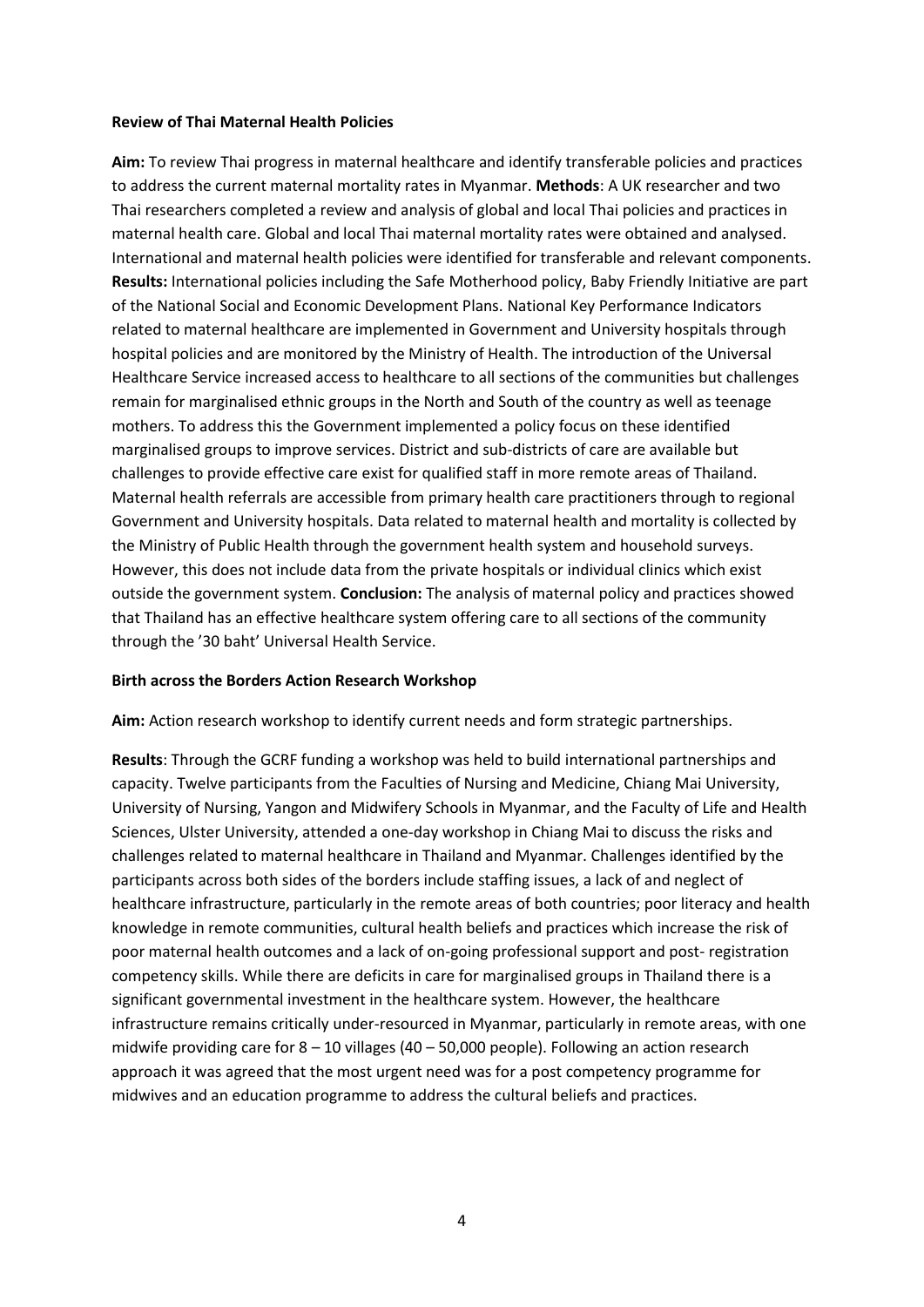#### **Future Plans**

This development study offered valuable insight into the progress and expertise that is available regionally in South East Asia, particularly in Thailand. Through the review of Thai policies and practices a clearer understanding of the establishment of universal care and targeted policies implemented by the Thai government. Following this study preparation for a cross border policy group will be implemented.

Following the workshop international partnerships have been established with Faculty of Health and Life Sciences, Ulster University; Faculty of Nursing, Chiang Mai University, the University of Nursing, Yangon and the Midwifery Schools in Nay Pyi Taw and Tuangoo, Myanmar. Approval will now be sought from the Ministry of Health, Myanmar for permission to work with the organisations prior to formal agreements being formed. A Memorandum of Understanding is being drafted and submitted between Chiang Mai University and Ulster University. Further partnerships will be sought in Humanities and Anthropology as the project progresses to understand the cultural implications related to ethnicity in a culturally diverse country.

The literature review highlighted a significant risk of polarisation of maternal healthcare between ethnic groups in conflict areas. Myanmar is in the early stages of implementation of a Universal healthcare system (2015 – 2030) for the Burman population but agreements in the current peace process state that ethnic groups in remote areas, i.e. Karen, Shan, Mon, Kachin, are responsible for their own healthcare systems. This increases the potential risk of differential access and standards of care to marginalised groups. While the maternal healthcare and staffing needs within Myanmar are critical there was recognition through this development project that in order to implement long term, sustainable changes for all the ethnic groups more reliable and evidence based baseline research was required. Following recommendations made by Professor Winters at a Global Challenges Research Fund workshop further funding will now be sought to establish baseline research specific to Myanmar. Two research proposals are in development which will be submitted in September and November to achieve this outcome.

Following the knowledge gained by this study an Ulster researcher based at Chiang Mai University has established contact and agreement with two non-governmental organisations in Karen State, Myanmar to collect maternal and infant morbidity data in two regions of Karen state, Myanmar with a population of 1,500 people living in very remote villages. These organisations are approved to work in both Karen State, Thailand and Myanmar. An application is currently in process to the Karen Department of Health and Welfare and regional Karen military groups for permission to implement the data collection. Submission for ethical approval for these projects will be sought from Chiang Mai University as well as ethical recommendations from Ulster University. The aim of this project is to establish the current status of child and maternal health indicators in a remote area of Karen state as well as gain an understanding of the lived experiences of Karen women's experiences of birth and access to care. Following this study an application will be made to the MRC/AHRC for larger project funding to complete a nationwide study including four of the largest ethnic groups.

#### **Reference**

World Health Organisation, UNICEF, UNFPA, World Bank Group and the United Nations Population Division (2015) Trends in Maternal Mortality: 1990 to 2015. Geneva: World Health Organisation.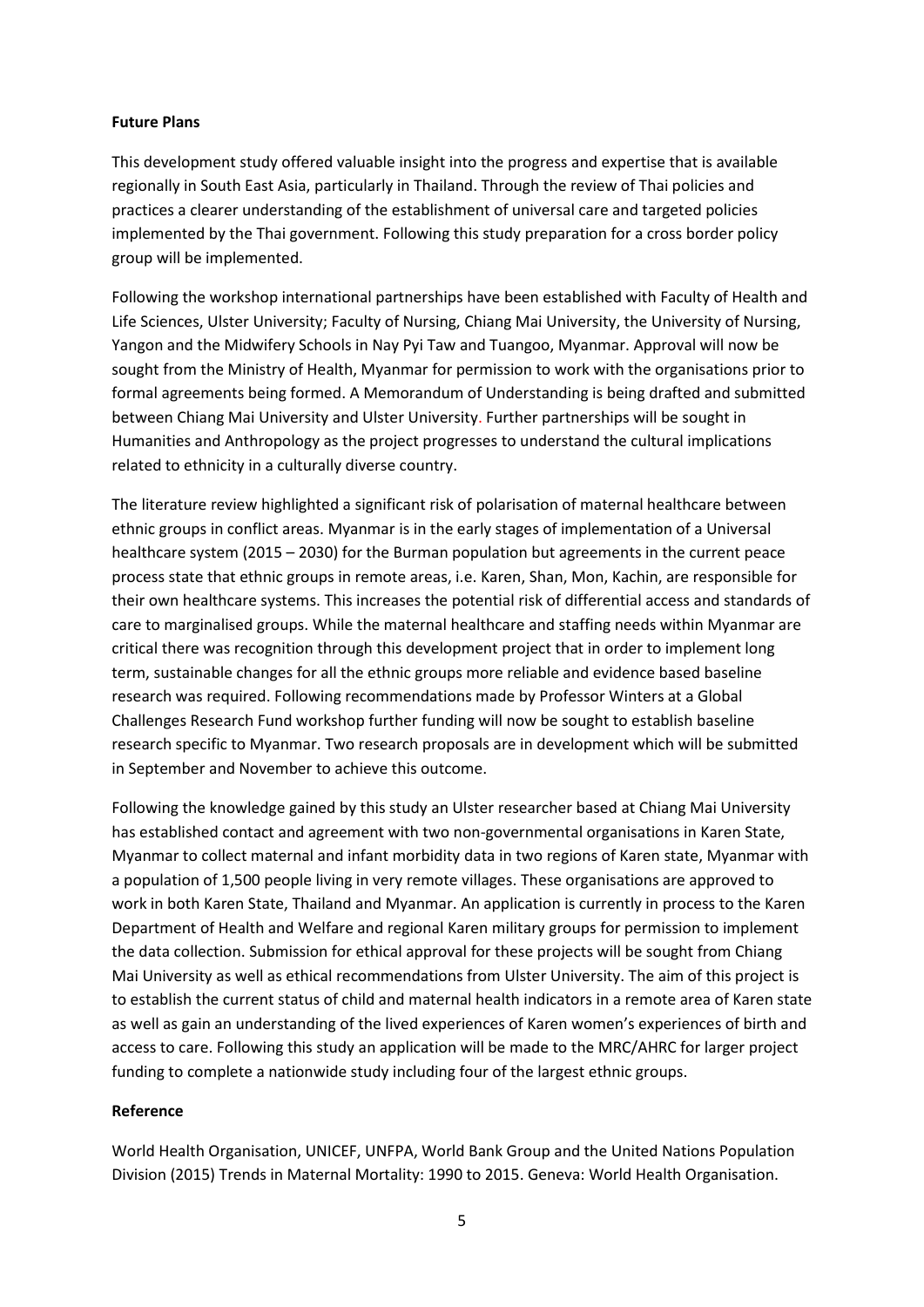## **Appendix**

### **Rapid Appraisal Conflict Studies**

### **Summary Tables**

| <b>Total Studies</b>                        | 10 |
|---------------------------------------------|----|
| <b>Observational Studies</b>                |    |
| Cross sectional questionnaire               |    |
| Cross sectional surveys inc population data | ь  |
| Ethnographic                                |    |

| <b>Study Title</b>              | <b>Study Design</b>       | <b>Summary</b>             | Weaknesses          |
|---------------------------------|---------------------------|----------------------------|---------------------|
| Safe Motherhood in the          | Observational study with  | Nepal recognised as a      | Unclear sampling    |
| context of Nepal.               | interviews and national   | low income country         | strategy. Focus on  |
| Bhattari 2008                   | statistics included. Aim  | with high rate of          | results but limited |
|                                 | expressed.                | maternal mortality,        | information of      |
|                                 |                           | shortage of healthcare     | analysis process,   |
|                                 |                           | staff, poverty, illiteracy | data checking or    |
|                                 |                           | and political conflict.    | quality assurance.  |
|                                 |                           | Results suggested          |                     |
|                                 |                           | upgrading and opening      |                     |
|                                 |                           | of new maternal            |                     |
|                                 |                           | facilities, integration of |                     |
|                                 |                           | midwives into health       |                     |
|                                 |                           | services, education on     |                     |
|                                 |                           | women's needs during       |                     |
|                                 |                           | pregnancy and              |                     |
|                                 |                           | increased awareness of     |                     |
|                                 |                           | maternal services.         |                     |
|                                 |                           | Clear                      |                     |
|                                 |                           | recommendations at         |                     |
|                                 |                           | end.                       |                     |
| <b>Public Health and Health</b> | Observational study with  | Key findings included      | Limited             |
| Services Development in         | focus on historical       | inadequate human           | information on      |
| post Conflict                   | context and community     | resource capacity and      | numbers of          |
| Communities: A case             | settings. Included a      | infrastructure,            | participants, study |
| study of a safe                 | mapping exercise to all   | language barriers,         | design or data      |
| motherhood project in           | primary healthcare        | distrust of authority,     | collection process. |
| <b>East Timor</b>               | facilities to examine     | community dynamics,        | No information on   |
| Marlowe et al 2009              | facilities, equipment,    | service provision focus,   | ethical approval    |
|                                 | staff and qualifications. | need for co-ordinated      | process, data       |
|                                 | Semi-structured           | development                | analysis, academic  |
|                                 | interviews included data  | assistance,                | models or           |
|                                 | on use of facility        |                            | structure.          |
|                                 | including numbers of      |                            |                     |
|                                 | patients seen, births     |                            |                     |
|                                 | assisted monthly and      |                            |                     |
|                                 | perceived barriers to     |                            |                     |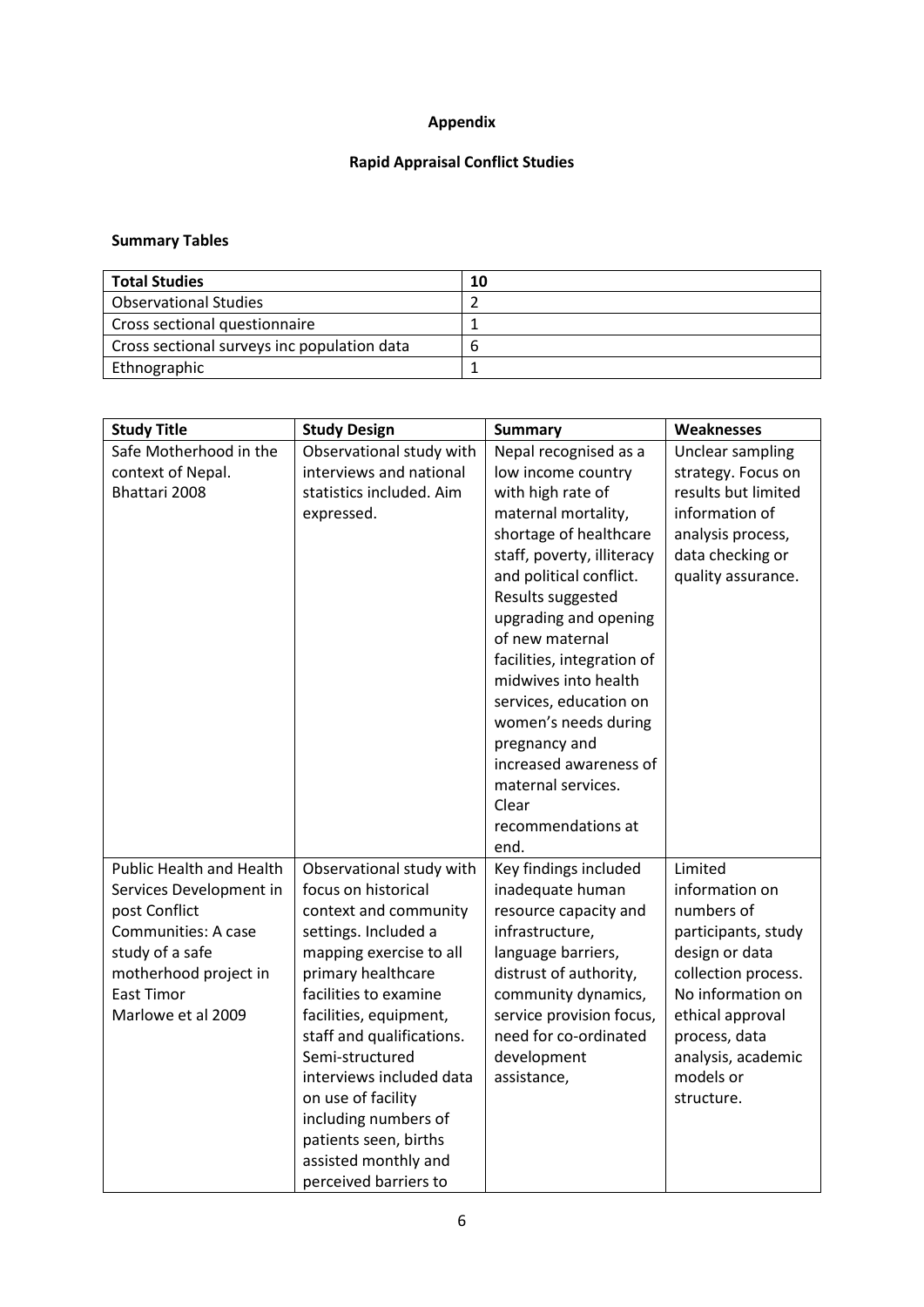|                                                                                                                              | use. A group discussion<br>included topics such as<br>birthing practices,<br>cultural norms and<br>perceptions of local<br>hospitals.     |                                                                                                                                                                                                                                                                                                                                                                                                                                                                                                                                                                                                                       |                                                                                                                                                                                                                                                                                                                                                     |
|------------------------------------------------------------------------------------------------------------------------------|-------------------------------------------------------------------------------------------------------------------------------------------|-----------------------------------------------------------------------------------------------------------------------------------------------------------------------------------------------------------------------------------------------------------------------------------------------------------------------------------------------------------------------------------------------------------------------------------------------------------------------------------------------------------------------------------------------------------------------------------------------------------------------|-----------------------------------------------------------------------------------------------------------------------------------------------------------------------------------------------------------------------------------------------------------------------------------------------------------------------------------------------------|
| Antenatal care<br>utilisation in a conflict-<br>affected district of<br>Northern Sri Lanka.<br>Sivaganesh & Senarath<br>2009 | Cross sectional study.<br>Data collected from 392<br>women at 36 week<br>gestation using<br>interviewer<br>administered<br>questionnaire. | Results showed 55%<br>had experienced<br>conflict, 68%<br>registered for ANC by<br>public health midwife.<br>31% registered before<br>12 weeks. 38% visited<br>at home, 38% had first<br>clinic visit before 12<br>weeks and 90% had at<br>least 4 clinic visits. AN<br>access and use<br>significantly lower in<br>those affected by<br>conflict, in active<br>conflict areas, lower<br>education and not<br>included in decision<br>making.                                                                                                                                                                         | Good contextual<br>information. Clear<br>description of<br>design. Justification<br>of sample size.<br>Ethical approval<br>obtained and<br>recorded. Clear<br>description of data<br>collection process,<br>information<br>gathered and<br>analysis process.<br>Results clear and<br>well structured.<br>Limitations<br>recognised and<br>included. |
| A Study of Refugee<br>Maternal Mortality in 10<br>countries, 2008 - 2010<br>Hynes et al 2010                                 | <b>Maternal Death Review</b><br>Reports used to analyse<br>maternal deaths<br>occurring between 2008<br>$-2010.$                          | Countries included<br>Kenya, Bangladesh,<br>Nepal and other<br>African countries. 144<br>women reported to<br>have died between<br>dates. 108 successfully<br>investigated and<br>represented 25<br>refugee camps and 12<br>nationalities. Mean age<br>was 27 and on average<br>women had 5 pervious<br>pregnancies. In final<br>pregnancy had 3<br>antenatal visits. 82% of<br>deaths occurred after<br>delivery or abortion<br>and 46% occurred with<br>24 hours. 69%<br>happened within 7<br>days of delivery. Most<br>reported deaths<br>occurred at a health<br>facility within the camp<br>or referral centres. | Good definition of<br>Maternal Mortality,<br>reporting system<br>and analysis<br>process. Some<br>qualitative data<br>collected to clarify<br>circumstances<br>when required.<br>However, focus<br>primarily on Africa<br>and Kenya.                                                                                                                |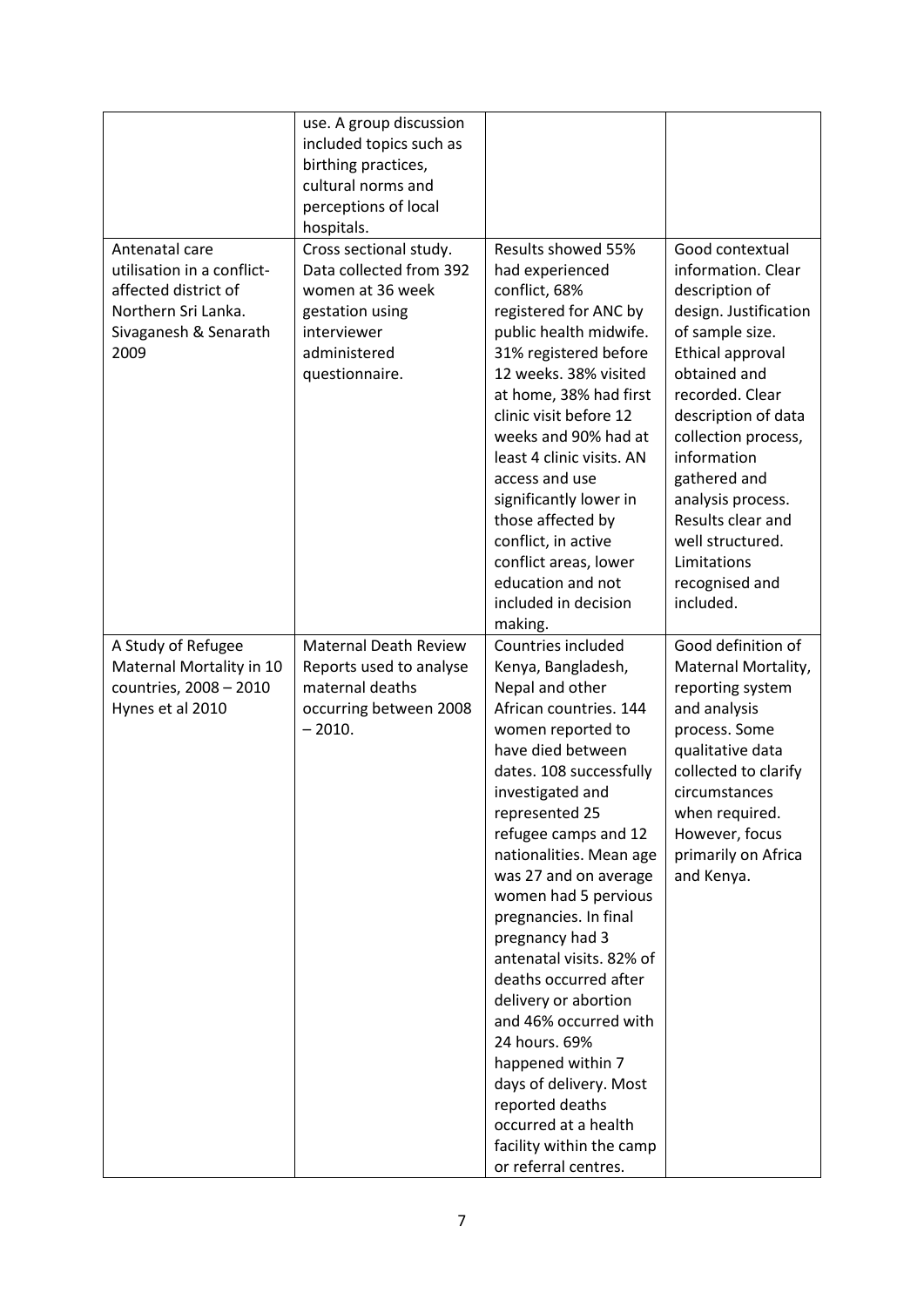| Targeted Doctors,           | Ethnographic study of     | 14 months of                   | Clear description of |
|-----------------------------|---------------------------|--------------------------------|----------------------|
| missing patients:           | obstetric services and    | ethnographic fieldwork         | data collection.     |
| Obstetric health services   | patient access during     | in Gilgit town. Part of        | Less on sampling     |
| and sectarian conflict in   | Shia-Sunni hostilities in | larger study which             | technique but        |
| northern Pakistan.          | Pakistan.                 | involved multi-sited           | ethics               |
| Varley 2010                 |                           | participant                    | acknowledged and     |
|                             |                           | observation,                   | addressed.           |
|                             |                           | interviews, policy and         | Excellent            |
|                             |                           | clinical records               | description of       |
|                             |                           | analysis. Included 50          | findings and role of |
|                             |                           | Sunni women, 30                | researcher within    |
|                             |                           | Sunni, Shia biomedical         | the context          |
|                             |                           | service providers. High        | (married to a local  |
|                             |                           | emphasis on                    | sunni man).          |
|                             |                           | consequences of                |                      |
|                             |                           | conflict on maternal           |                      |
|                             |                           | health and access to           |                      |
|                             |                           | services.                      |                      |
|                             |                           | Acknowledged conflict          |                      |
|                             |                           | related service                |                      |
|                             |                           | deprivation and                |                      |
|                             |                           | enactment, use of              |                      |
|                             |                           | sectarian identity in          |                      |
|                             |                           | clinical settings leading      |                      |
|                             |                           | to differential                |                      |
|                             |                           | treatment and patient          |                      |
|                             |                           | perceived adverse              |                      |
|                             |                           | health outcomes.               |                      |
| Maternal health care        | Quantitative study using  | Data obtained from             |                      |
| amid political unrest: the  | household survey data     | two sources: Nepal             |                      |
| effect of armed conflict    | and sub national conflict | demographic and                |                      |
| on antenatal care           | data. Good explanation    | Health Survey and              |                      |
| utilisation in Nepal. Price | of variables and          | <b>Informal Sector Service</b> |                      |
| and Bohara 2012.            | statistical methods.      | Centre. Recognition of         |                      |
|                             | Analysis methods          | multiple factors               |                      |
|                             | included count            | influencing use of             |                      |
|                             | regression techniques     | maternal health                |                      |
|                             | and sub national data.    | services. Also issues of       |                      |
|                             |                           | access, demand and             |                      |
|                             |                           | supply including travel        |                      |
|                             |                           | risks vs need of service.      |                      |
|                             |                           | Displacement issues            |                      |
|                             |                           | also identified as risk        |                      |
|                             |                           | to lack of access.             |                      |
| The Effects of Disaster     | Data gathered from 128    | Clear definition of            | Unclear abstract.    |
| on Women's                  | countries. Quantitative   | disasters used to              | Focus on             |
| Reproductive Health in      | study focused on          | include storms, floods,        | reproductive health  |
| Developing Countries.       | population data.          | earthquakes,                   | less clear than      |
| Swatzyna & Pillai 2013.     | Structural equation       | hurricanes and                 | other impacts of     |
|                             | analysis used.            | droughts as well as            | disaster.            |
|                             | Definitions of            | political conflict.            |                      |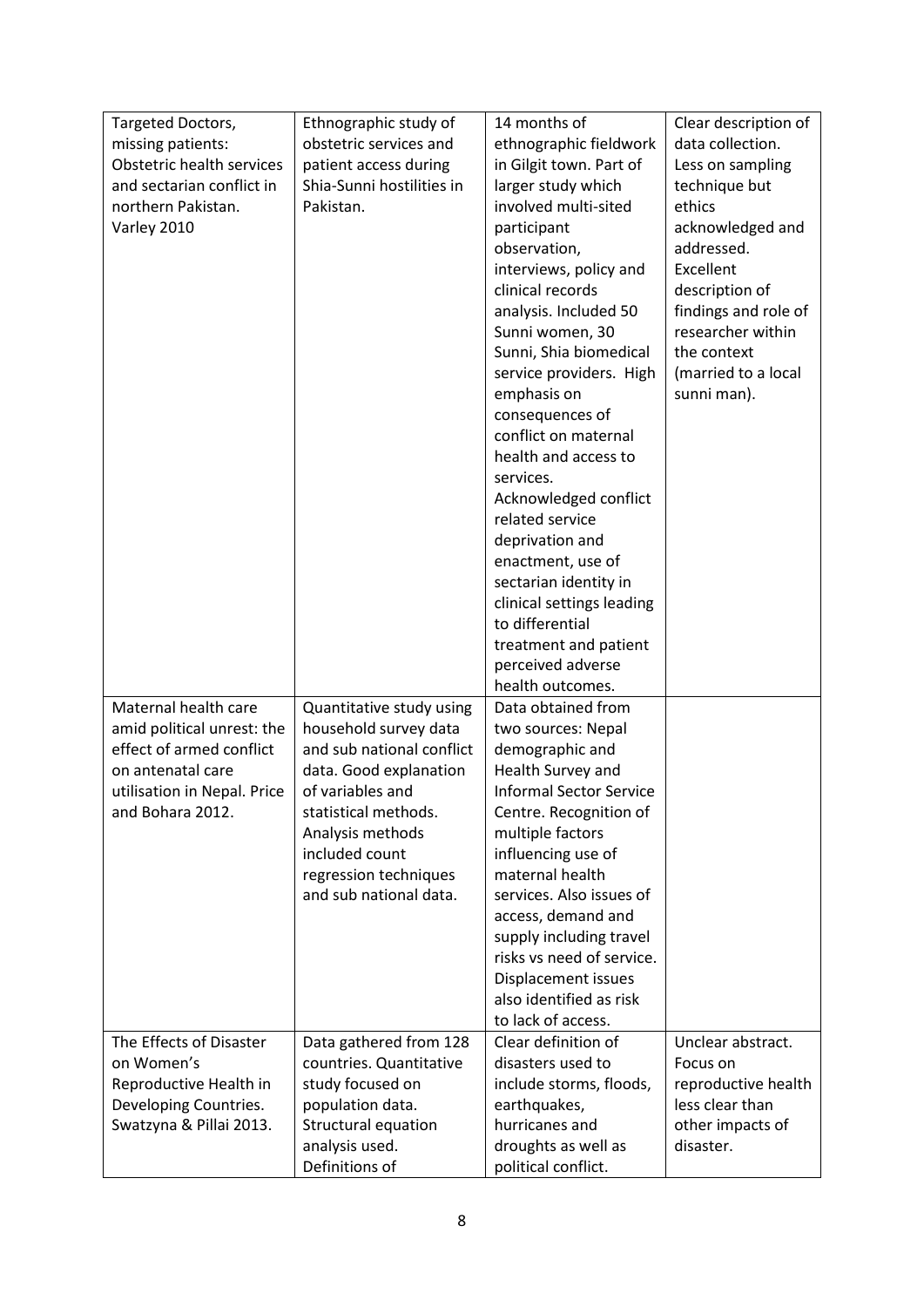| analysis clearly stated.<br>conflict include poor<br>Clear reporting of<br>birth outcomes,<br>results. Limitations<br>disruption of social<br>acknowledged and<br>networks, and lack of a<br>discussed. Good<br>voice in recovery.<br>application to academic<br>models of conflict and<br>disaster.<br>Results taken from cross<br><b>Symptoms Associated</b><br>Results suggested that<br>Good explanations<br>of variables.<br>sectional survey of<br>any form of lifetime<br>with Pregnancy<br>violence victimization<br>Combined focus of<br>Complications along the<br>Reproductive Health<br>Thai-Burma Border: The<br>Assessment Toolkit for<br>was associated with<br>conflict and PIV<br>role of conflict violence<br>Conflict-Affected<br>3.0 increase in odds of<br>within study but<br>Women designed by<br>and intimate Partner<br>symptoms. Conflict<br>clear explanation of<br>both offered.<br>Violence<br>Division of Reproductive<br>violence was strongly<br>Falb et al 2014.<br>Health at the Centers for<br>associated with<br>Limited sample size<br>Disease Control.<br>heightened risk of self-<br>and statistical<br>Random sample<br>reported symptoms<br>power identified in<br>partnered women aged<br>associated with<br>study. Potential of<br>between 15 - 49 years<br>women in refugee<br>under-reporting<br>camps on Thai-Burma<br>of age living in 3 refugee<br>due to stigma of<br>victimization. Self-<br>camps who had live birth<br>border.<br>in previous 2 years.<br>Recommendations<br>reporting may be<br>Variables included<br>included consideration<br>susceptible to bias.<br>Unable to make<br>intimate partner<br>of long term impact of<br>conflict violence on<br>causal inferences<br>violence, conflict<br>maternal health to<br>or account for all<br>violence, self-reported<br>pregnancy complications<br>better meet needs of<br>unmeasured<br>and demographic co-<br>refugee women.<br>confounding due to<br>cross sectional<br>variates. Types of<br>Average age was 27<br>violence included<br>design. No mention<br>years and 75% were<br>physically hurt,<br>Karen. Approximately 1<br>of ethical process.<br>threatened with a<br>in 5 reported<br>weapon, shot or<br>spontaneous or<br>induced abortion or<br>stabbed, detainment<br>against own will, subject<br>still birth among<br>to improper sexual<br>previous pregnancies<br>comments, forced to<br>and $1$ in $6$<br>(15.4%)reported a<br>remove clothing,<br>unwanted advances<br>form of violence<br>through their lifetime.<br>including touch or<br>kissing, and forced<br>30% reported conflict<br>sexual intercourse with<br>violence.<br>threat of harm. Lifetime | units/variables of     | Consequences of |  |
|---------------------------------------------------------------------------------------------------------------------------------------------------------------------------------------------------------------------------------------------------------------------------------------------------------------------------------------------------------------------------------------------------------------------------------------------------------------------------------------------------------------------------------------------------------------------------------------------------------------------------------------------------------------------------------------------------------------------------------------------------------------------------------------------------------------------------------------------------------------------------------------------------------------------------------------------------------------------------------------------------------------------------------------------------------------------------------------------------------------------------------------------------------------------------------------------------------------------------------------------------------------------------------------------------------------------------------------------------------------------------------------------------------------------------------------------------------------------------------------------------------------------------------------------------------------------------------------------------------------------------------------------------------------------------------------------------------------------------------------------------------------------------------------------------------------------------------------------------------------------------------------------------------------------------------------------------------------------------------------------------------------------------------------------------------------------------------------------------------------------------------------------------------------------------------------------------------------------------------------------------------------------------------------------------------------------------------------------------------------------------------------------------------------------------------------------------------------------------------------------------------------------------------------------------------------------------------------------------------------------------------------------------------------------------------------------------|------------------------|-----------------|--|
|                                                                                                                                                                                                                                                                                                                                                                                                                                                                                                                                                                                                                                                                                                                                                                                                                                                                                                                                                                                                                                                                                                                                                                                                                                                                                                                                                                                                                                                                                                                                                                                                                                                                                                                                                                                                                                                                                                                                                                                                                                                                                                                                                                                                                                                                                                                                                                                                                                                                                                                                                                                                                                                                                                   |                        |                 |  |
|                                                                                                                                                                                                                                                                                                                                                                                                                                                                                                                                                                                                                                                                                                                                                                                                                                                                                                                                                                                                                                                                                                                                                                                                                                                                                                                                                                                                                                                                                                                                                                                                                                                                                                                                                                                                                                                                                                                                                                                                                                                                                                                                                                                                                                                                                                                                                                                                                                                                                                                                                                                                                                                                                                   |                        |                 |  |
|                                                                                                                                                                                                                                                                                                                                                                                                                                                                                                                                                                                                                                                                                                                                                                                                                                                                                                                                                                                                                                                                                                                                                                                                                                                                                                                                                                                                                                                                                                                                                                                                                                                                                                                                                                                                                                                                                                                                                                                                                                                                                                                                                                                                                                                                                                                                                                                                                                                                                                                                                                                                                                                                                                   |                        |                 |  |
|                                                                                                                                                                                                                                                                                                                                                                                                                                                                                                                                                                                                                                                                                                                                                                                                                                                                                                                                                                                                                                                                                                                                                                                                                                                                                                                                                                                                                                                                                                                                                                                                                                                                                                                                                                                                                                                                                                                                                                                                                                                                                                                                                                                                                                                                                                                                                                                                                                                                                                                                                                                                                                                                                                   |                        |                 |  |
|                                                                                                                                                                                                                                                                                                                                                                                                                                                                                                                                                                                                                                                                                                                                                                                                                                                                                                                                                                                                                                                                                                                                                                                                                                                                                                                                                                                                                                                                                                                                                                                                                                                                                                                                                                                                                                                                                                                                                                                                                                                                                                                                                                                                                                                                                                                                                                                                                                                                                                                                                                                                                                                                                                   |                        |                 |  |
|                                                                                                                                                                                                                                                                                                                                                                                                                                                                                                                                                                                                                                                                                                                                                                                                                                                                                                                                                                                                                                                                                                                                                                                                                                                                                                                                                                                                                                                                                                                                                                                                                                                                                                                                                                                                                                                                                                                                                                                                                                                                                                                                                                                                                                                                                                                                                                                                                                                                                                                                                                                                                                                                                                   |                        |                 |  |
|                                                                                                                                                                                                                                                                                                                                                                                                                                                                                                                                                                                                                                                                                                                                                                                                                                                                                                                                                                                                                                                                                                                                                                                                                                                                                                                                                                                                                                                                                                                                                                                                                                                                                                                                                                                                                                                                                                                                                                                                                                                                                                                                                                                                                                                                                                                                                                                                                                                                                                                                                                                                                                                                                                   |                        |                 |  |
|                                                                                                                                                                                                                                                                                                                                                                                                                                                                                                                                                                                                                                                                                                                                                                                                                                                                                                                                                                                                                                                                                                                                                                                                                                                                                                                                                                                                                                                                                                                                                                                                                                                                                                                                                                                                                                                                                                                                                                                                                                                                                                                                                                                                                                                                                                                                                                                                                                                                                                                                                                                                                                                                                                   |                        |                 |  |
|                                                                                                                                                                                                                                                                                                                                                                                                                                                                                                                                                                                                                                                                                                                                                                                                                                                                                                                                                                                                                                                                                                                                                                                                                                                                                                                                                                                                                                                                                                                                                                                                                                                                                                                                                                                                                                                                                                                                                                                                                                                                                                                                                                                                                                                                                                                                                                                                                                                                                                                                                                                                                                                                                                   |                        |                 |  |
|                                                                                                                                                                                                                                                                                                                                                                                                                                                                                                                                                                                                                                                                                                                                                                                                                                                                                                                                                                                                                                                                                                                                                                                                                                                                                                                                                                                                                                                                                                                                                                                                                                                                                                                                                                                                                                                                                                                                                                                                                                                                                                                                                                                                                                                                                                                                                                                                                                                                                                                                                                                                                                                                                                   |                        |                 |  |
|                                                                                                                                                                                                                                                                                                                                                                                                                                                                                                                                                                                                                                                                                                                                                                                                                                                                                                                                                                                                                                                                                                                                                                                                                                                                                                                                                                                                                                                                                                                                                                                                                                                                                                                                                                                                                                                                                                                                                                                                                                                                                                                                                                                                                                                                                                                                                                                                                                                                                                                                                                                                                                                                                                   |                        |                 |  |
|                                                                                                                                                                                                                                                                                                                                                                                                                                                                                                                                                                                                                                                                                                                                                                                                                                                                                                                                                                                                                                                                                                                                                                                                                                                                                                                                                                                                                                                                                                                                                                                                                                                                                                                                                                                                                                                                                                                                                                                                                                                                                                                                                                                                                                                                                                                                                                                                                                                                                                                                                                                                                                                                                                   |                        |                 |  |
|                                                                                                                                                                                                                                                                                                                                                                                                                                                                                                                                                                                                                                                                                                                                                                                                                                                                                                                                                                                                                                                                                                                                                                                                                                                                                                                                                                                                                                                                                                                                                                                                                                                                                                                                                                                                                                                                                                                                                                                                                                                                                                                                                                                                                                                                                                                                                                                                                                                                                                                                                                                                                                                                                                   |                        |                 |  |
|                                                                                                                                                                                                                                                                                                                                                                                                                                                                                                                                                                                                                                                                                                                                                                                                                                                                                                                                                                                                                                                                                                                                                                                                                                                                                                                                                                                                                                                                                                                                                                                                                                                                                                                                                                                                                                                                                                                                                                                                                                                                                                                                                                                                                                                                                                                                                                                                                                                                                                                                                                                                                                                                                                   |                        |                 |  |
|                                                                                                                                                                                                                                                                                                                                                                                                                                                                                                                                                                                                                                                                                                                                                                                                                                                                                                                                                                                                                                                                                                                                                                                                                                                                                                                                                                                                                                                                                                                                                                                                                                                                                                                                                                                                                                                                                                                                                                                                                                                                                                                                                                                                                                                                                                                                                                                                                                                                                                                                                                                                                                                                                                   |                        |                 |  |
|                                                                                                                                                                                                                                                                                                                                                                                                                                                                                                                                                                                                                                                                                                                                                                                                                                                                                                                                                                                                                                                                                                                                                                                                                                                                                                                                                                                                                                                                                                                                                                                                                                                                                                                                                                                                                                                                                                                                                                                                                                                                                                                                                                                                                                                                                                                                                                                                                                                                                                                                                                                                                                                                                                   |                        |                 |  |
|                                                                                                                                                                                                                                                                                                                                                                                                                                                                                                                                                                                                                                                                                                                                                                                                                                                                                                                                                                                                                                                                                                                                                                                                                                                                                                                                                                                                                                                                                                                                                                                                                                                                                                                                                                                                                                                                                                                                                                                                                                                                                                                                                                                                                                                                                                                                                                                                                                                                                                                                                                                                                                                                                                   |                        |                 |  |
|                                                                                                                                                                                                                                                                                                                                                                                                                                                                                                                                                                                                                                                                                                                                                                                                                                                                                                                                                                                                                                                                                                                                                                                                                                                                                                                                                                                                                                                                                                                                                                                                                                                                                                                                                                                                                                                                                                                                                                                                                                                                                                                                                                                                                                                                                                                                                                                                                                                                                                                                                                                                                                                                                                   |                        |                 |  |
|                                                                                                                                                                                                                                                                                                                                                                                                                                                                                                                                                                                                                                                                                                                                                                                                                                                                                                                                                                                                                                                                                                                                                                                                                                                                                                                                                                                                                                                                                                                                                                                                                                                                                                                                                                                                                                                                                                                                                                                                                                                                                                                                                                                                                                                                                                                                                                                                                                                                                                                                                                                                                                                                                                   |                        |                 |  |
|                                                                                                                                                                                                                                                                                                                                                                                                                                                                                                                                                                                                                                                                                                                                                                                                                                                                                                                                                                                                                                                                                                                                                                                                                                                                                                                                                                                                                                                                                                                                                                                                                                                                                                                                                                                                                                                                                                                                                                                                                                                                                                                                                                                                                                                                                                                                                                                                                                                                                                                                                                                                                                                                                                   |                        |                 |  |
|                                                                                                                                                                                                                                                                                                                                                                                                                                                                                                                                                                                                                                                                                                                                                                                                                                                                                                                                                                                                                                                                                                                                                                                                                                                                                                                                                                                                                                                                                                                                                                                                                                                                                                                                                                                                                                                                                                                                                                                                                                                                                                                                                                                                                                                                                                                                                                                                                                                                                                                                                                                                                                                                                                   |                        |                 |  |
|                                                                                                                                                                                                                                                                                                                                                                                                                                                                                                                                                                                                                                                                                                                                                                                                                                                                                                                                                                                                                                                                                                                                                                                                                                                                                                                                                                                                                                                                                                                                                                                                                                                                                                                                                                                                                                                                                                                                                                                                                                                                                                                                                                                                                                                                                                                                                                                                                                                                                                                                                                                                                                                                                                   |                        |                 |  |
|                                                                                                                                                                                                                                                                                                                                                                                                                                                                                                                                                                                                                                                                                                                                                                                                                                                                                                                                                                                                                                                                                                                                                                                                                                                                                                                                                                                                                                                                                                                                                                                                                                                                                                                                                                                                                                                                                                                                                                                                                                                                                                                                                                                                                                                                                                                                                                                                                                                                                                                                                                                                                                                                                                   |                        |                 |  |
|                                                                                                                                                                                                                                                                                                                                                                                                                                                                                                                                                                                                                                                                                                                                                                                                                                                                                                                                                                                                                                                                                                                                                                                                                                                                                                                                                                                                                                                                                                                                                                                                                                                                                                                                                                                                                                                                                                                                                                                                                                                                                                                                                                                                                                                                                                                                                                                                                                                                                                                                                                                                                                                                                                   |                        |                 |  |
|                                                                                                                                                                                                                                                                                                                                                                                                                                                                                                                                                                                                                                                                                                                                                                                                                                                                                                                                                                                                                                                                                                                                                                                                                                                                                                                                                                                                                                                                                                                                                                                                                                                                                                                                                                                                                                                                                                                                                                                                                                                                                                                                                                                                                                                                                                                                                                                                                                                                                                                                                                                                                                                                                                   |                        |                 |  |
|                                                                                                                                                                                                                                                                                                                                                                                                                                                                                                                                                                                                                                                                                                                                                                                                                                                                                                                                                                                                                                                                                                                                                                                                                                                                                                                                                                                                                                                                                                                                                                                                                                                                                                                                                                                                                                                                                                                                                                                                                                                                                                                                                                                                                                                                                                                                                                                                                                                                                                                                                                                                                                                                                                   |                        |                 |  |
|                                                                                                                                                                                                                                                                                                                                                                                                                                                                                                                                                                                                                                                                                                                                                                                                                                                                                                                                                                                                                                                                                                                                                                                                                                                                                                                                                                                                                                                                                                                                                                                                                                                                                                                                                                                                                                                                                                                                                                                                                                                                                                                                                                                                                                                                                                                                                                                                                                                                                                                                                                                                                                                                                                   |                        |                 |  |
|                                                                                                                                                                                                                                                                                                                                                                                                                                                                                                                                                                                                                                                                                                                                                                                                                                                                                                                                                                                                                                                                                                                                                                                                                                                                                                                                                                                                                                                                                                                                                                                                                                                                                                                                                                                                                                                                                                                                                                                                                                                                                                                                                                                                                                                                                                                                                                                                                                                                                                                                                                                                                                                                                                   |                        |                 |  |
|                                                                                                                                                                                                                                                                                                                                                                                                                                                                                                                                                                                                                                                                                                                                                                                                                                                                                                                                                                                                                                                                                                                                                                                                                                                                                                                                                                                                                                                                                                                                                                                                                                                                                                                                                                                                                                                                                                                                                                                                                                                                                                                                                                                                                                                                                                                                                                                                                                                                                                                                                                                                                                                                                                   |                        |                 |  |
|                                                                                                                                                                                                                                                                                                                                                                                                                                                                                                                                                                                                                                                                                                                                                                                                                                                                                                                                                                                                                                                                                                                                                                                                                                                                                                                                                                                                                                                                                                                                                                                                                                                                                                                                                                                                                                                                                                                                                                                                                                                                                                                                                                                                                                                                                                                                                                                                                                                                                                                                                                                                                                                                                                   |                        |                 |  |
|                                                                                                                                                                                                                                                                                                                                                                                                                                                                                                                                                                                                                                                                                                                                                                                                                                                                                                                                                                                                                                                                                                                                                                                                                                                                                                                                                                                                                                                                                                                                                                                                                                                                                                                                                                                                                                                                                                                                                                                                                                                                                                                                                                                                                                                                                                                                                                                                                                                                                                                                                                                                                                                                                                   |                        |                 |  |
|                                                                                                                                                                                                                                                                                                                                                                                                                                                                                                                                                                                                                                                                                                                                                                                                                                                                                                                                                                                                                                                                                                                                                                                                                                                                                                                                                                                                                                                                                                                                                                                                                                                                                                                                                                                                                                                                                                                                                                                                                                                                                                                                                                                                                                                                                                                                                                                                                                                                                                                                                                                                                                                                                                   |                        |                 |  |
|                                                                                                                                                                                                                                                                                                                                                                                                                                                                                                                                                                                                                                                                                                                                                                                                                                                                                                                                                                                                                                                                                                                                                                                                                                                                                                                                                                                                                                                                                                                                                                                                                                                                                                                                                                                                                                                                                                                                                                                                                                                                                                                                                                                                                                                                                                                                                                                                                                                                                                                                                                                                                                                                                                   |                        |                 |  |
|                                                                                                                                                                                                                                                                                                                                                                                                                                                                                                                                                                                                                                                                                                                                                                                                                                                                                                                                                                                                                                                                                                                                                                                                                                                                                                                                                                                                                                                                                                                                                                                                                                                                                                                                                                                                                                                                                                                                                                                                                                                                                                                                                                                                                                                                                                                                                                                                                                                                                                                                                                                                                                                                                                   |                        |                 |  |
|                                                                                                                                                                                                                                                                                                                                                                                                                                                                                                                                                                                                                                                                                                                                                                                                                                                                                                                                                                                                                                                                                                                                                                                                                                                                                                                                                                                                                                                                                                                                                                                                                                                                                                                                                                                                                                                                                                                                                                                                                                                                                                                                                                                                                                                                                                                                                                                                                                                                                                                                                                                                                                                                                                   |                        |                 |  |
|                                                                                                                                                                                                                                                                                                                                                                                                                                                                                                                                                                                                                                                                                                                                                                                                                                                                                                                                                                                                                                                                                                                                                                                                                                                                                                                                                                                                                                                                                                                                                                                                                                                                                                                                                                                                                                                                                                                                                                                                                                                                                                                                                                                                                                                                                                                                                                                                                                                                                                                                                                                                                                                                                                   |                        |                 |  |
|                                                                                                                                                                                                                                                                                                                                                                                                                                                                                                                                                                                                                                                                                                                                                                                                                                                                                                                                                                                                                                                                                                                                                                                                                                                                                                                                                                                                                                                                                                                                                                                                                                                                                                                                                                                                                                                                                                                                                                                                                                                                                                                                                                                                                                                                                                                                                                                                                                                                                                                                                                                                                                                                                                   |                        |                 |  |
|                                                                                                                                                                                                                                                                                                                                                                                                                                                                                                                                                                                                                                                                                                                                                                                                                                                                                                                                                                                                                                                                                                                                                                                                                                                                                                                                                                                                                                                                                                                                                                                                                                                                                                                                                                                                                                                                                                                                                                                                                                                                                                                                                                                                                                                                                                                                                                                                                                                                                                                                                                                                                                                                                                   |                        |                 |  |
|                                                                                                                                                                                                                                                                                                                                                                                                                                                                                                                                                                                                                                                                                                                                                                                                                                                                                                                                                                                                                                                                                                                                                                                                                                                                                                                                                                                                                                                                                                                                                                                                                                                                                                                                                                                                                                                                                                                                                                                                                                                                                                                                                                                                                                                                                                                                                                                                                                                                                                                                                                                                                                                                                                   |                        |                 |  |
|                                                                                                                                                                                                                                                                                                                                                                                                                                                                                                                                                                                                                                                                                                                                                                                                                                                                                                                                                                                                                                                                                                                                                                                                                                                                                                                                                                                                                                                                                                                                                                                                                                                                                                                                                                                                                                                                                                                                                                                                                                                                                                                                                                                                                                                                                                                                                                                                                                                                                                                                                                                                                                                                                                   |                        |                 |  |
|                                                                                                                                                                                                                                                                                                                                                                                                                                                                                                                                                                                                                                                                                                                                                                                                                                                                                                                                                                                                                                                                                                                                                                                                                                                                                                                                                                                                                                                                                                                                                                                                                                                                                                                                                                                                                                                                                                                                                                                                                                                                                                                                                                                                                                                                                                                                                                                                                                                                                                                                                                                                                                                                                                   |                        |                 |  |
|                                                                                                                                                                                                                                                                                                                                                                                                                                                                                                                                                                                                                                                                                                                                                                                                                                                                                                                                                                                                                                                                                                                                                                                                                                                                                                                                                                                                                                                                                                                                                                                                                                                                                                                                                                                                                                                                                                                                                                                                                                                                                                                                                                                                                                                                                                                                                                                                                                                                                                                                                                                                                                                                                                   |                        |                 |  |
|                                                                                                                                                                                                                                                                                                                                                                                                                                                                                                                                                                                                                                                                                                                                                                                                                                                                                                                                                                                                                                                                                                                                                                                                                                                                                                                                                                                                                                                                                                                                                                                                                                                                                                                                                                                                                                                                                                                                                                                                                                                                                                                                                                                                                                                                                                                                                                                                                                                                                                                                                                                                                                                                                                   |                        |                 |  |
|                                                                                                                                                                                                                                                                                                                                                                                                                                                                                                                                                                                                                                                                                                                                                                                                                                                                                                                                                                                                                                                                                                                                                                                                                                                                                                                                                                                                                                                                                                                                                                                                                                                                                                                                                                                                                                                                                                                                                                                                                                                                                                                                                                                                                                                                                                                                                                                                                                                                                                                                                                                                                                                                                                   |                        |                 |  |
|                                                                                                                                                                                                                                                                                                                                                                                                                                                                                                                                                                                                                                                                                                                                                                                                                                                                                                                                                                                                                                                                                                                                                                                                                                                                                                                                                                                                                                                                                                                                                                                                                                                                                                                                                                                                                                                                                                                                                                                                                                                                                                                                                                                                                                                                                                                                                                                                                                                                                                                                                                                                                                                                                                   | emotional, physical or |                 |  |
| sexual IPV also assessed.                                                                                                                                                                                                                                                                                                                                                                                                                                                                                                                                                                                                                                                                                                                                                                                                                                                                                                                                                                                                                                                                                                                                                                                                                                                                                                                                                                                                                                                                                                                                                                                                                                                                                                                                                                                                                                                                                                                                                                                                                                                                                                                                                                                                                                                                                                                                                                                                                                                                                                                                                                                                                                                                         |                        |                 |  |
| <b>Factors Associated with</b><br>Long history of armed<br>Clear statement of                                                                                                                                                                                                                                                                                                                                                                                                                                                                                                                                                                                                                                                                                                                                                                                                                                                                                                                                                                                                                                                                                                                                                                                                                                                                                                                                                                                                                                                                                                                                                                                                                                                                                                                                                                                                                                                                                                                                                                                                                                                                                                                                                                                                                                                                                                                                                                                                                                                                                                                                                                                                                     |                        |                 |  |
| 2 stage national survey<br>non-utilisation of Health<br>conflict in Timor Leste<br>using validated<br>aim. Retrospective                                                                                                                                                                                                                                                                                                                                                                                                                                                                                                                                                                                                                                                                                                                                                                                                                                                                                                                                                                                                                                                                                                                                                                                                                                                                                                                                                                                                                                                                                                                                                                                                                                                                                                                                                                                                                                                                                                                                                                                                                                                                                                                                                                                                                                                                                                                                                                                                                                                                                                                                                                          |                        |                 |  |
| service for childbirth in<br>with most of<br>questionnaires to gain<br>study so risk of                                                                                                                                                                                                                                                                                                                                                                                                                                                                                                                                                                                                                                                                                                                                                                                                                                                                                                                                                                                                                                                                                                                                                                                                                                                                                                                                                                                                                                                                                                                                                                                                                                                                                                                                                                                                                                                                                                                                                                                                                                                                                                                                                                                                                                                                                                                                                                                                                                                                                                                                                                                                           |                        |                 |  |
| information from 26<br>Timor-Leste: evidence<br>infrastructure<br>recall bias,. No                                                                                                                                                                                                                                                                                                                                                                                                                                                                                                                                                                                                                                                                                                                                                                                                                                                                                                                                                                                                                                                                                                                                                                                                                                                                                                                                                                                                                                                                                                                                                                                                                                                                                                                                                                                                                                                                                                                                                                                                                                                                                                                                                                                                                                                                                                                                                                                                                                                                                                                                                                                                                |                        |                 |  |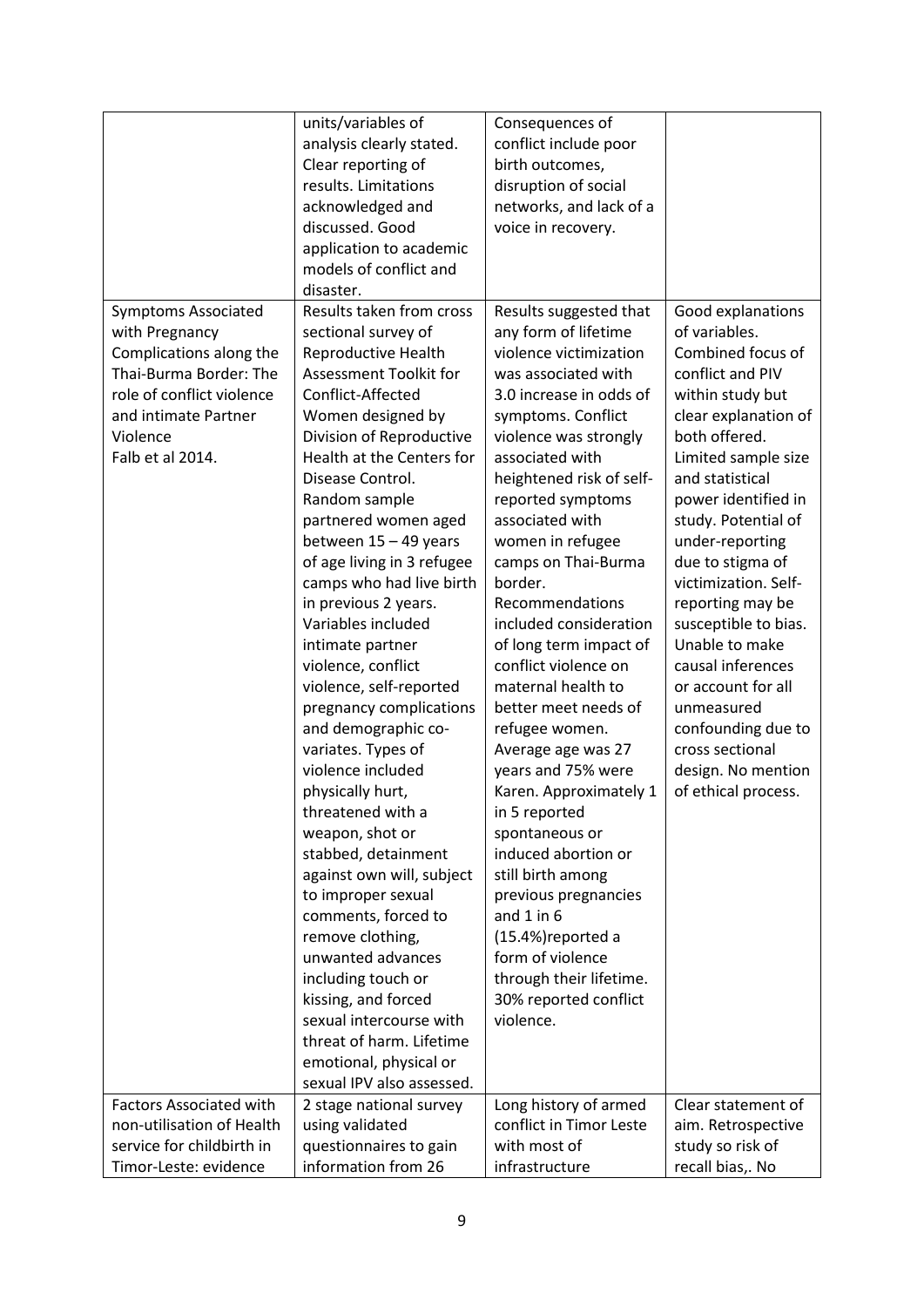| from $2009 - 2010$      | clusters in 13 districts.   | destroyed. Now in                    | other limitations   |
|-------------------------|-----------------------------|--------------------------------------|---------------------|
| Demographic and Health  | Aim was to identify         | early stages on                      | highlighted.        |
| Survey. Khanal eta l    | factors influencing non-    | recovery. Results                    |                     |
| 2014.                   | use of health facilities    | suggested 74%                        |                     |
|                         | for childbirth.             | delivered last child at              |                     |
|                         | Good explanation of         | home. Lack of                        |                     |
|                         | variables and               | education, low                       |                     |
|                         | demographics based on       | household wealth,                    |                     |
|                         | literature review and       | rural residence all                  |                     |
|                         | included birth order,       | associated with non-                 |                     |
|                         | ANC services and            | attendance and birth                 |                     |
|                         | attendance and              | at health facilities.                |                     |
|                         | pregnancy                   | Working mothers with                 |                     |
|                         | complications. Ethical      | high parity also poor                |                     |
|                         | process included and        | attenders for antenatal              |                     |
|                         | good explanation of         | care. In total only one              |                     |
|                         | analysis process.           | quarter of Timorese                  |                     |
|                         |                             | women delivered at a                 |                     |
|                         |                             | health facility. Future              |                     |
|                         |                             | interventions should                 |                     |
|                         |                             | target those groups                  |                     |
|                         |                             | identified through                   |                     |
|                         |                             | improvement of                       |                     |
|                         |                             | facilities.                          |                     |
| Utilisation of maternal | Based on secondary          | In 2011 85% of sample                | Good explanation    |
| health care services in | analysis of Nepal           | attended ANC at least                | of system, history  |
| post conflict Nepal     | Demographic and Health      | once during pregnancy.               | and current         |
| Bhandari et al 2015.    | Survey data 2006 and        | Skilled health workers               | situation included. |
|                         | 2011. Sample was            | for delivery attended                | Data collected from |
|                         | women who had given         | 36% and 46% of                       | nationally but      |
|                         | birth to at least one child | sample were seen once                | affected by access  |
|                         | in past 5 years preceding   | postnatally. Nearly                  | to remote areas.    |
|                         | the survey. Included        | 60% received ANC in                  | Purely quantitative |
|                         | comparison of health        | 1 <sup>st</sup> trimester. While use | study focused on    |
|                         | care facilities and         | of health services                   | healthcare services |
|                         | services between 2006 -     | continued to grow                    | but more mixed      |
|                         | 2011. Variables included    | during and post                      | methods studies     |
|                         | minimum of 1 AN visit,      | conflict there was an                | are required.       |
|                         | delivery by skilled birth   | increase following the               |                     |
|                         | attendant and minimum       | peace agreement.                     |                     |
|                         | of one postnatal visit.     | Unclear conclusion if                |                     |
|                         | Skilled birth attendant     | armed conflict had                   |                     |
|                         | included auxiliary nurse    | negative impact on                   |                     |
|                         | midwives, nurses and        | healthcare services.                 |                     |
|                         | medical Drs.                | Some studies showed                  |                     |
|                         |                             | that the armed conflict              |                     |
|                         |                             | destroyed much of the                |                     |
|                         |                             | infrastructure,                      |                     |
|                         |                             | displaced and killed                 |                     |
|                         |                             | many health workers                  |                     |
|                         |                             | while other studies                  |                     |
|                         |                             |                                      |                     |